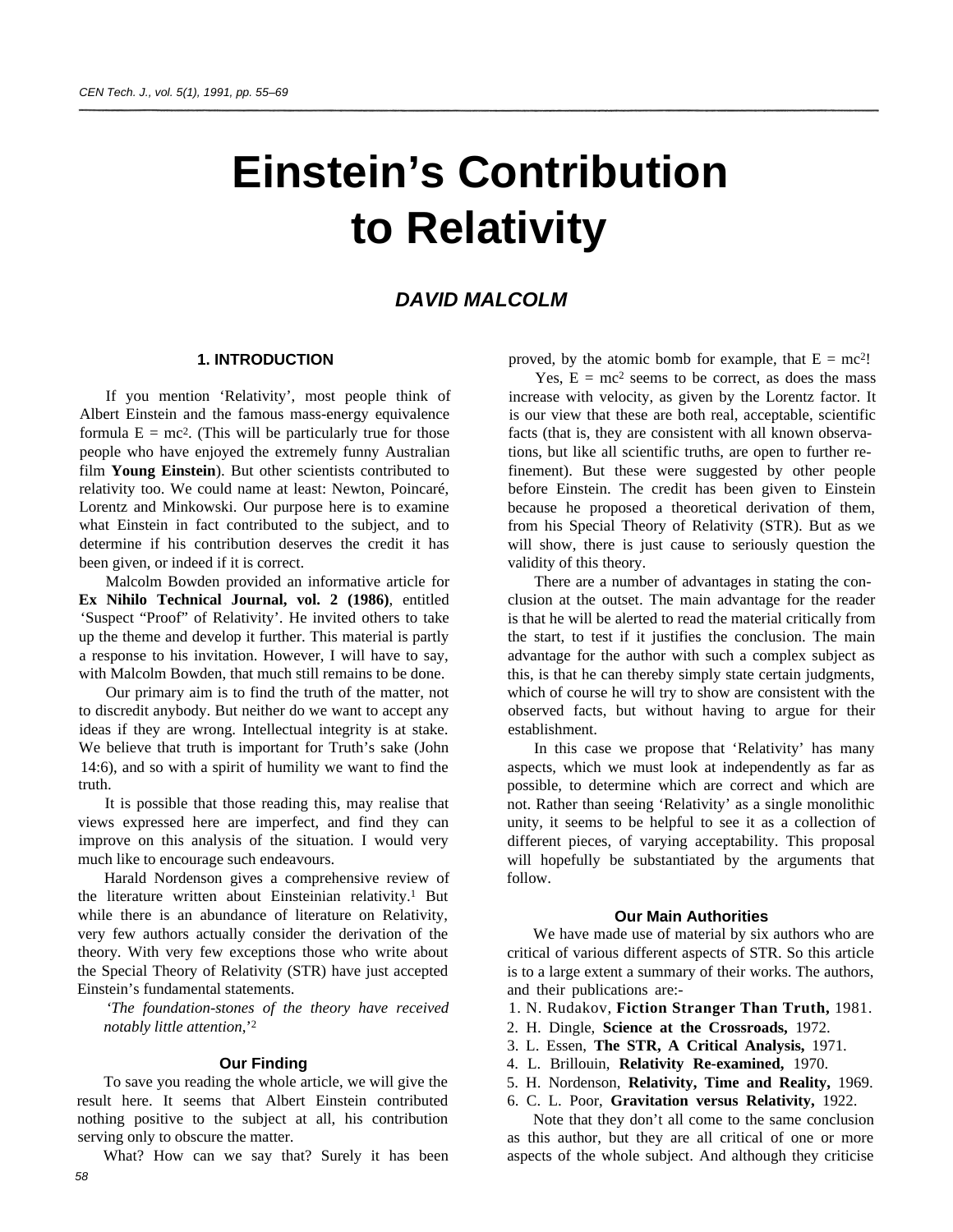|                                 | 1 | $\overline{2}$ | 3 | 4 | 5 | 6                  |
|---------------------------------|---|----------------|---|---|---|--------------------|
| <b>Clock (or Twin) paradox</b>  | X | X              | X |   | X |                    |
| <b>Velocity mass increase</b>   | ٠ |                | ٠ |   |   |                    |
| Mass-energy equivalence         | ٠ |                | ٠ |   |   |                    |
| <b>Perihelion of Mercury</b>    | X |                |   | X | X | X                  |
| Deflection of light rays        | X |                |   | X | X | $\pmb{\mathsf{X}}$ |
| <b>Gravity-caused red-shift</b> | X |                | X | X | X | X                  |
| <b>Extended life of mesons</b>  | X | X              | X |   |   |                    |
| Hafele's clock experiment       | X |                |   |   |   |                    |
| <b>Light postulate</b>          | X | X              | X |   | X |                    |
| <b>Length contraction</b>       | X |                |   |   | X |                    |
| <b>Time dilation</b>            | X |                |   |   | X |                    |
| <b>Curved space-time</b>        |   | X              |   | X |   |                    |
| <b>Misuse of mathematics</b>    | X | X              |   | X |   |                    |
| <b>Thought experiments</b>      | X |                | X |   |   |                    |
| <b>Einstein's fundamentals</b>  | X |                |   |   | X |                    |

*Table 1. A + in a cell indicates that the author speaks in favour of this aspect of relativity, an X indicates he speaks against it, and if the cell is empty he either says nothing or accepts current thinking without discussion.*

certain aspects of STR, they ALL endorse, or refrain from disputing both  $E = mc^2$  and the mass increase. Their arguments are summarised in Table 1.

#### **Overview**

- We look carefully at the **Clock Paradox** (or Twin Paradox), which proves conclusively that all is not well with the STR.
- We critically examine the **experimental evidence** which has been given as confirmation of Relativity.
- We look at the result of the **Michelson Morley experiment**, Einstein's constant velocity postulate for light, and the question of the ether. Here Einstein seems to have made a serious mistake.
- We look critically at some of the **careless logic** used by Einstein and his followers (who include: Minkowski, von Laue and Eddington).
- Finally, we reach a **conclusion**, and suggest some parallels between Relativity and evolution.

At this point, non-physicists might like to skip straight to section 6, or perhaps skim through the intervening sections. We have attempted to explain each point fairly rigorously to the satisfaction of physicists.

## **2. THE CLOCK PARADOX**

If two systems are moving relative to each other, Einstein's theory predicts that time will slow down. But the difficulty arises:- How can we say which system experiences time at a slower rate? Is a clock in A running slow relative to a clock in B, or the clock in B slow relative to the clock in A? We here need to backtrack somewhat.

Relativity actually began with Sir Isaac Newton. He found that there is no way, from kinetics, to distinguish between a stationary system, and a system moving with uniform velocity. Einstein accepted this truth, and thought he would extend it even further to include electrodynamic effects as well as kinetic effects.

So we should conclude that the effects will be reciprocal;<sup>3</sup> A is slow relative to B, and (at the same time) B is slow relative to A, because it is the relative velocity (according to the STR) that affects the experienced time. The clock paradox is extended by some promoters of Relativity, to the situation where two observers in two systems come together again and find that one member has aged more than the other observer. There was a TV program starring Peter Ustinov, which tried to explain some of the features of relativity in layman's terms. It told about a hypothetical space traveller who journeys out into space at high speed, and then returns at equally high speed to find that much more time has elapsed on Earth than he has experienced. In fact if the traveller had a twin brother who stayed on Earth, he would return to find his twin much older than himself. This is the amazing Twin Paradox. And the same difficulty exists. For example, since all is relative, who is to say that the twin on the earth should be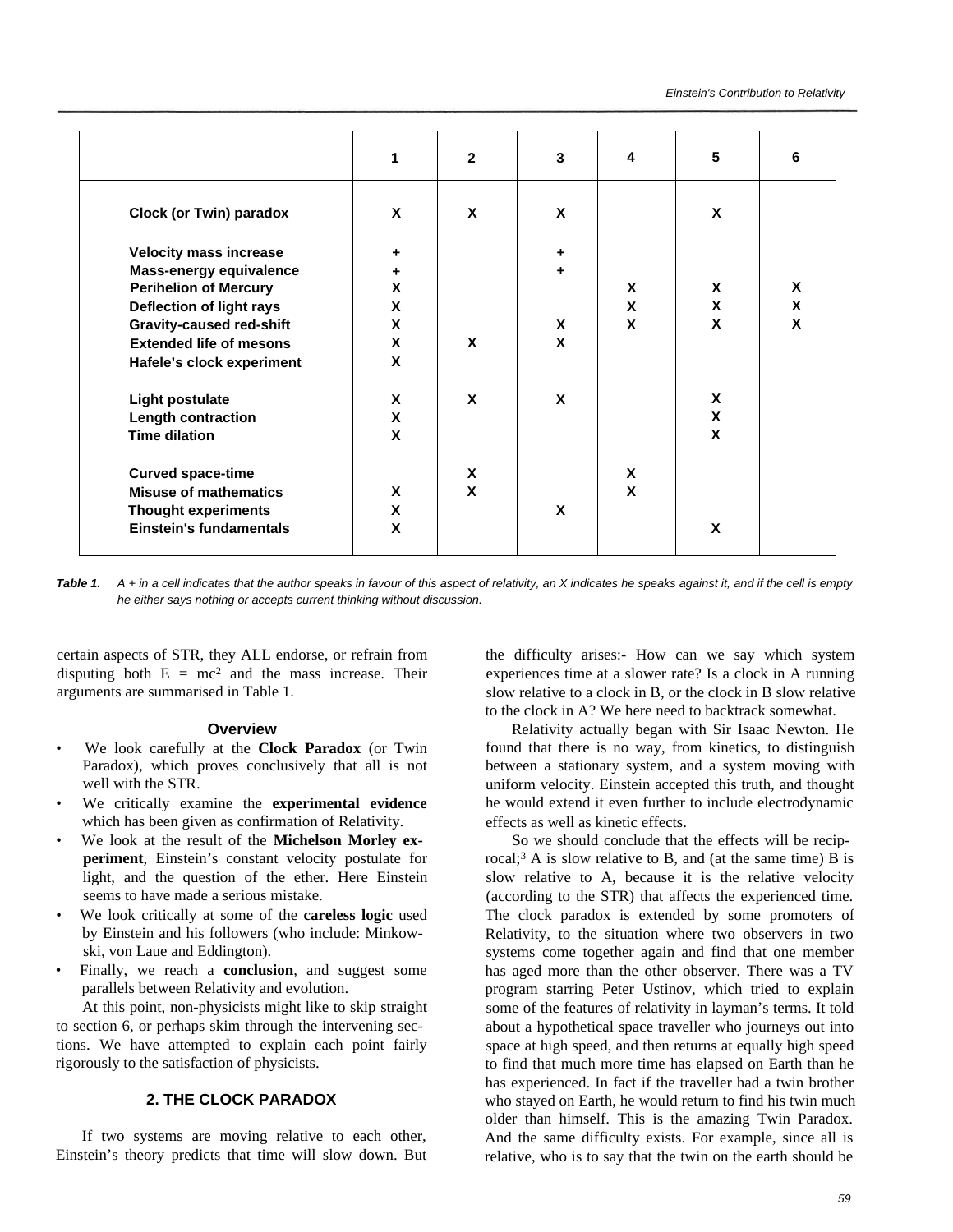the one who is aging relative to the other? Why not the other way around, since 'spaceship earth' is leaving the rocketship in the same (relative) way? Can the paradox be resolved?

## **The Possible Answers**

Those people who accept relativity are not unanimous in their answers to this clock paradox:

The majority believe that the travelling individual experiences the time dilation because he also experiences acceleration, but the problem can be cast in a form free of acceleration.4,5 And anyway, if this is the case, Einstein has introduced an absolute means of determining rest or motion. In that case it should be Einstein's Principle of Absolutivity, instead of Relativity.

*'In this case, symmetry no longer exists and the relativity postulate is not valid*'.<sup>6</sup>

Some believe that the effects are reciprocal, which is to say that both clocks run slow relative to the other.

*'This is not only a logical contradiction, it is a physical impossibility'.*<sup>7</sup>

Professor H. Dingle poses the issue in its simplest form thus:

*'What is it, on Einstein's theory, that determines which of two clocks, relatively moving uniformly, lags behind the other, as Einstein says. Dingle's contention is that to be true the theory demands that the clocks must work faster and slower at the same time! It is therefore untenable*'.<sup>8</sup>

The other possible answer that many people propose, especially those who are not familiar with the intricacies of STR, is that the effects are only apparent. There was an article contributed to **Physics Today** in 1971 along these lines by Sachs. **Physics Today** in 1972 printed 13 replies to Sachs, which amounted to labelling him as a heretic.<sup>9</sup>

## **Professor Dingle's Credentials**

The establishment has implied that Herbert Dingle's understanding of the whole subject is somewhat lacking. He lists some of his credentials, which we have abbreviated here:

*'To the best of my knowledge there is no one now living who can give objective evidence that he is more competent in the subject than I am . . . I have discussed the theory with practically all those physicists whose names are best known in connection with it* — *Einstein, Eddington, Tolman, Whittaker, Schrödinger, Born, Bridgman, to name but a few: I knew some of them intimately . . . When the volume on Einstein in The Living Philosophers was prepared, there were only two Englishmen among the twenty five contributors selected from the world; I was one: . . . When Einstein died I was summoned to broadcast a tribute to him on BBC television, which I* did . . . There are two articles on the subject in the **En-** *cyclopedia Britannica, one by an American and the other by me'.*<sup>10</sup>

Thus, H. Dingle's credentials are impeccable. As a former devotee of 'Relativity', who has reluctantly come to see that it is fallacious, his views demand to be taken seriously.

### **So What is the Answer?**

It is very easy for someone to say that the clock paradox has been answered. But we may legitimately ask, *'What is the answer?'* After 11 years of asking the question, H. Dingle has not been given an answer to his satisfaction, and his question is in a form that anybody should be able to see if an answer is relevant to the question. So we ask: What IS the answer?

H. Dingle is in no doubt about the implication, which he states thus:

'*I can present the matter most briefly by saying that a proof that Einstein's special theory of relativity is false has been advanced; and ignored, evaded, suppressed and, indeed, treated in every possible way except that of answering it, by the whole scientific world (the world of physical science, that is)*'

Please reread this section if necessary to be fully convinced that there is a basic fallacy in Einstein's Special Theory of Relativity. Or, better still, carefully read H. Dingle's book. He is waiting for somebody to provide an answer to his simple question as stated above.

## **3. EXPERIMENTAL VERIFICATION OF RELATIVITY**

There is a considerable body of scientific observational evidence, which is said to verify STR. Here we examine all this evidence critically, and try to determine rationally if the case has been proven.

Malcolm Bowden has dealt with the findings of C. L. Poor **Gravitation versus Relativity** in his article Suspect 'Proof' of Relativity.<sup>12</sup> There is no need to repeat his material here. Suffice it to say that Poor has shown that neither the precession of Mercury's orbit nor the observed deflection of light from stars can be said to verify Einsteinian relativity.

## **Mass increase with velocity**

*'That a moving electron experiences a mass increase when accelerated was empirically established before Einstein wrote his 1905 paper On the Electrodynamics of Moving Bodies. Kaufmann conducted experiments with cathode rays since 1901 and demonstrated that the relationship between the charge and the mass of an electron is subject to change and that the change depends on velocity. Abraham arrived at the same conclusion in 1903. He attempted to provide a theoretical basis for mass change. Lorentz in 1904, modified Abraham's theory and suggested that the*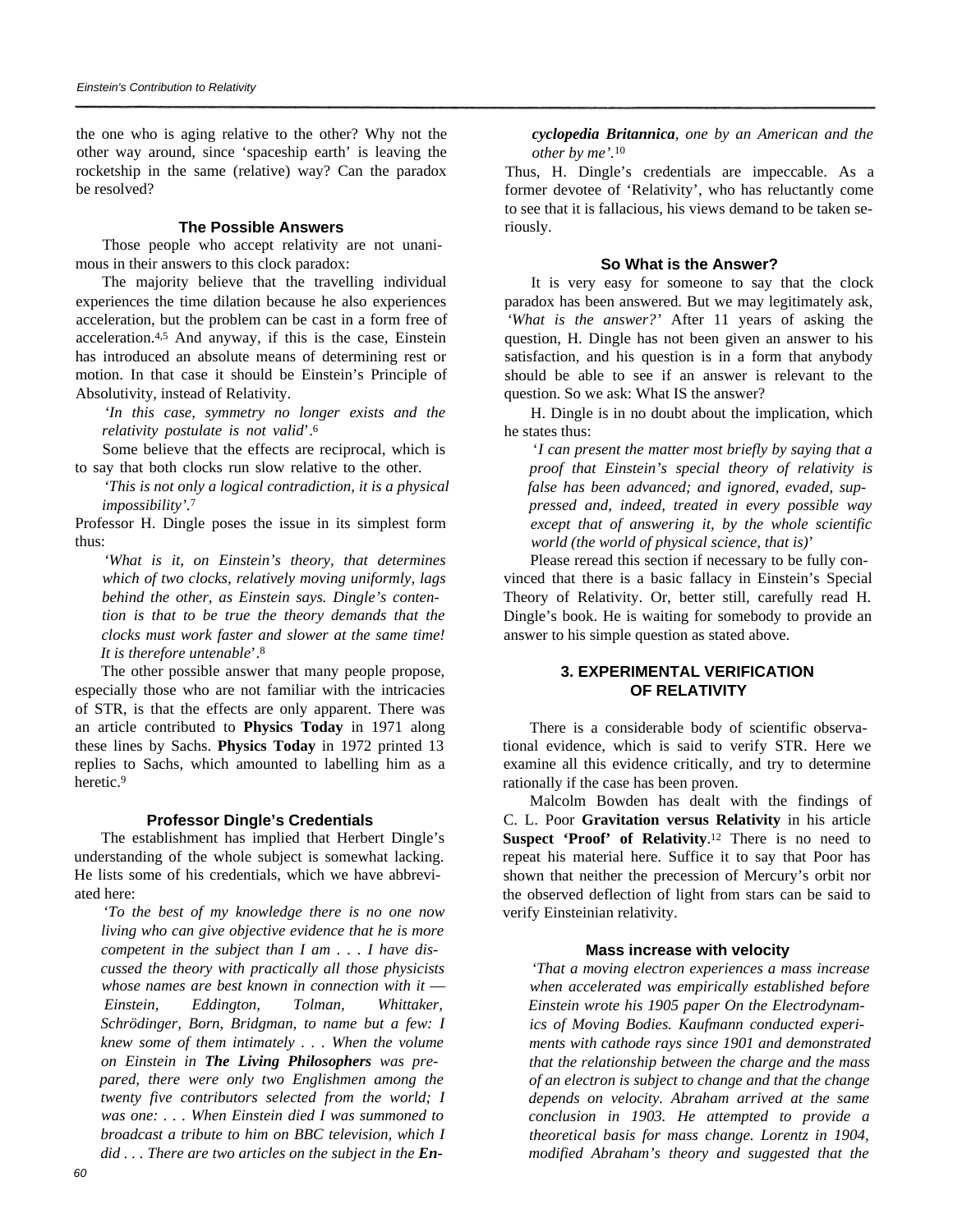*total mass of an electron equals the rest mass divided by the Lorentz factor. It is this Lorentz formula which was later confirmed by further tests and which is accepted by elementary particle physicists today*.'<sup>13</sup> The Lorentz factor is defined as the square root of one minus v squared over c squared. So we can express the mass increase symbolically as:

$$
m' = \frac{m}{\left(1 - \frac{v^2}{c^2}\right)^{\frac{1}{2}}}
$$

This formulation cannot be attributed to Einstein. It seems he didn't know what he should do about mass. In his 1905 paper on STR **On the Electrodynamics of Moving Bodies**, he says<sup>14</sup> that:

*'Longitudinal mass = m over the Lorentz factor cubed, Transverse mass = m over the Lorentz factor squared.'* So the mass increase hypothesis appears to be true, but it was not formulated by Einstein.

#### **Mass-energy equivalence (E = mc<sup>2</sup>)**

There certainly is a conversion possible from mass to energy, which seems to be dictated by the relationship  $E = mc<sup>2</sup>$ . But the credit for this equivalence should not go to Einstein:

*'That the mass increase or the total mass of a particle may be equivalent to energy in accordance with a formula which has the configuration*  $E = mc^2$ *, or a very similar configuration containing the square of the velocity of light, was proposed by Poincaré, Hasenöhrl and others before Einstein . . . Although it is assumed that the formula is theoretically valid, no conclusive proof has been provided in practice*.'<sup>15</sup>

*'It is not a correctly deduced formula. It is a mere guess and as such wholly independent of the Theory of Relativity* .'<sup>16</sup>

*'The mass-energy equivalence can be mathematically derived from the mass increase, and the mass increase from the mass-energy equivalence*.'<sup>17</sup>

### **The perihelion of Mercury**

The elliptical orbit of Mercury is not fixed in space, but rotates slowly about the focus at the sun. It has been claimed that this provides proof of relativity, but

*'An apparently good check was proven largely accidental by Dicke'*. 18

*'The advance of the perihelion of Mercury (43 seconds per century) was hailed as a wonderful check with a theoretical prediction of 42.6 sec, but here again let us refer to Chazy who found a number of other examples in the solar system where Einstein's predictions conflict with experiments. It is hard to believe seriously in a coincidence of less than one second for Mercury, while so many other examples give large errors and even opposite signs! Let us here candidly admit that there must be many other un-*

*known factors involved. The computations of Chazy refer to the motions of perihelions of four planets and similar motions for a number of satellites orbiting around planets (e.g. the moon). Errors of at least five seconds per century seem to be the inevitable limit in these very difficult computations. Einstein's theory yields about 1/6 of the advance of perihelion of Mars and practically nothing for Venus. Let us add that Dicke's discovery of the oblate shape of the sun leads to perturbations that definitely destroy the agreement about Mercury. The question cannot be considered completely settled*.'<sup>19</sup>

#### **Deflection of light from stars**

Einstein predicted that light rays passing near the sun would be deflected by gravity, and that this phenomenon should be observed during solar eclipses. Some experiments were done and were alleged to verify relativity.

*'These were very inaccurate experiments with individual errors of 100% and averaged errors of 30%. The theory is not safe because it assumes an ideal vacuum near the sun's surface, while we can observe very powerful explosions of matter and radiation from the sun*.'<sup>20</sup>

*'For example, Einstein predicts the deflection of a light ray passing near the surface of the sun, but we obtain a similar result if we consider a light ray as a beam of photons hv with masses hv/c2. Only the numerical coefficient is different, and Einstein's prediction is twice as large as that in the computation with photons. Here the experimental results are actually very poor with errors of 100% magnitude . . ., looking candidly at these observations, one feels that very large sources of error are obviously playing a substantial role, and our present knowledge of the turbulent flow in the solar atmosphere yields the most probable explanation. The Shapiro experiment is certainly safer than the deflection of light rays*.'<sup>21</sup>

## **Gravity cause of red-shifts**

Relativity was also claimed to predict a gravity induced red-shift of the light spectrum. R. V. Pound carried out an experiment using an incredibly accurate frequency standard.

*'He wanted to check one of the predictions of Einstein's general relativity, the so-called gravity red-shift. This effect was verified with an accuracy of 1% for the very small variation of gravity from the bottom to the top of a tower only 22 meters high, and this success was hailed as a wonderful check of Einstein's theory*.'<sup>22</sup>

*'The Pound experiments brilliantly prove the result with 1% accuracy, but a very simple reasoning, using the mass hv/c2 of a photon, is enough to make the prediction*.'<sup>23</sup>

But,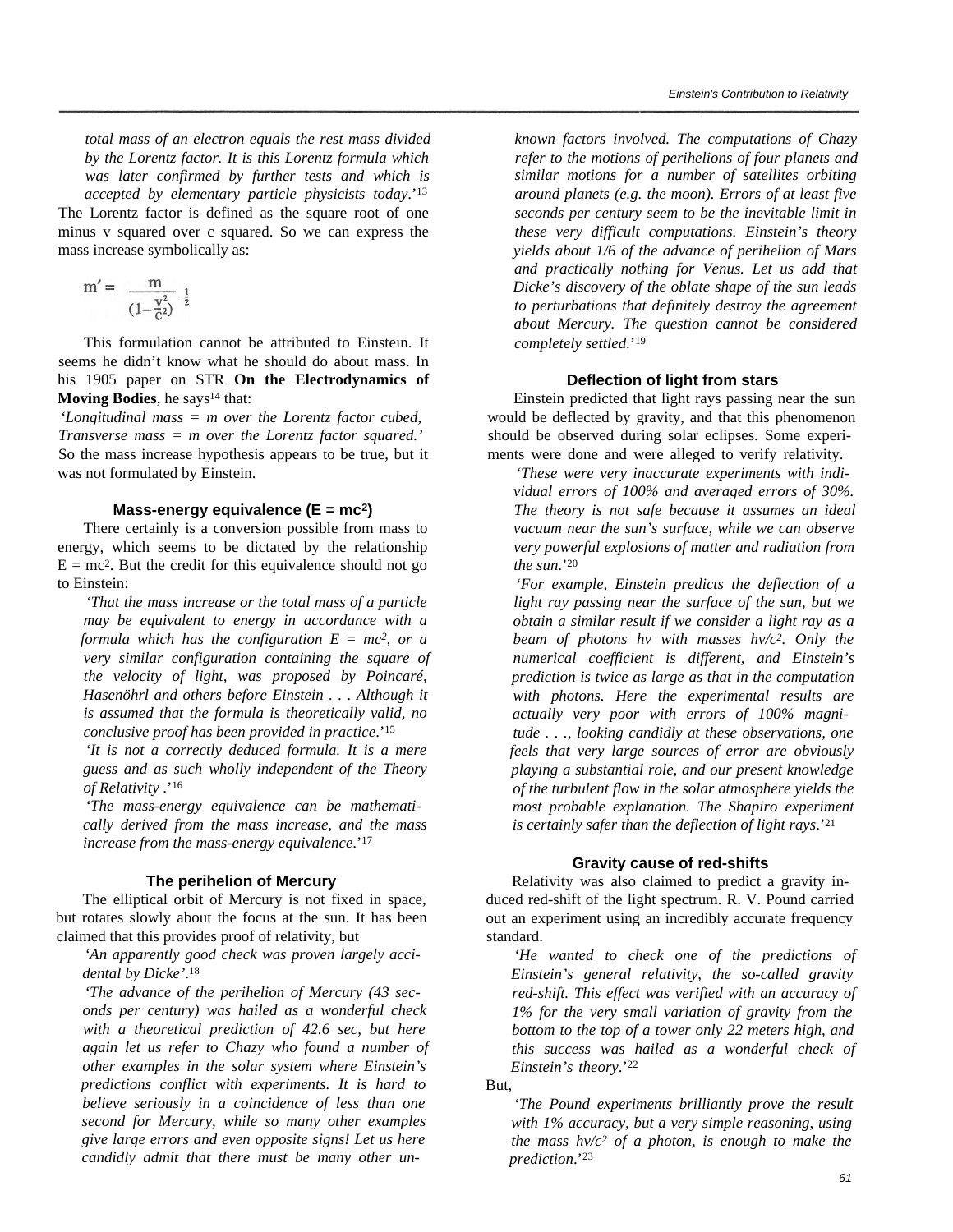#### **Extended life of mu-Mesons**

It has been noted by particle physicists that mesons have a greatly extended life when travelling at high speeds, and this is widely hailed as a verification of relativity.24 But not everyone agrees:

L. Essen states that the meson data

*'is an important result, but it cannot be regarded as a confirmation of relativity theory, although it could perhaps be taken to support the theory of Lorentz*.'<sup>25</sup> H. Dingle suggests that there is circular reasoning in-

volved in the meson data,<sup>26</sup> but also says:

*'Despite mu-mesons and their kind, I think asymmetrical ageing extremely unlikely, but that is an opinion; the falsity of the special relativity theory I regard as proved*.'<sup>27</sup>

And N. Rudakov concludes:

*'If the relativistic interpretation of the meson observations is wrong, what other suggestions are there to explain the behaviour of the particles? The simplest and most probable explanation is that the higher the energy of the mesons the greater their kinetic mass and the deeper the penetration of the atmosphere*.'<sup>28</sup>

#### **Hafele's Moving Clocks**

The Hafele-Keating experiment is frequently quoted as direct evidence of Einsteinian time dilation.

*'It is based on the carriage of atomic clocks in aeroplanes around the Earth and a comparison of their readings with a reference clock on the surface of the Earth. Hafele and Keating have come up with results which are supposed to fit well with the predictions of Einstein, but when the details of their procedure, and all assumptions on which it is based, are closely examined, it is at once evident that there cannot possibly be any connection between their results and the theory of special relativity*.'<sup>29</sup>

Some of N. Rudakov's reasons are as follows:

*'Einstein's moving clocks are permitted only to go slow. Hafele's clocks go slow as well as fast. This cannot be in harmony with relativity theory.' . . . 'The set-up implies that a point on the moving surface of the Earth where the reference clock is located is one of the two systems of an Einsteinian doublet ... A point on the terrestrial surface is not sufficiently isolated from any other point on it, it has its own motion in relation to the centre of the Earth, and its motion is circular and not rectilinear.*' 30

#### **Summary of the Experimental Results**

In summary then, the experimental observations seem to verify the mass increase hypothesis which is strictly not part of the STR; and otherwise fail to verify Einstein's theory.

In the case of the meson data, support may be given to the Lorentzian theory in which there is an absolute frame of reference, but apparently not to Einstein's STR *62*

where no absolute reference frame exists. However as conflicting interpretations have been offered for the meson data, we must leave the correct interpretation of the evidence open to further investigation. But it certainly seems to be irrelevant to STR.

## **4. MICHELSON-MORLEY EXPERIMENT**

*'In 1887, Michelson and Morley performed an experiment to find out whether the source-light motion was in accordance with the prevailing mechanical assumptions*.'31 Their apparatus was as shown (see Figure 1).

A light ray from light source L meets a plate of glass at 45º in the point O. It is partly reflected in O to the mirror  $S_1$ . Part of the ray passes through P and continues to the mirror  $S_2$ . Both mirrors  $S_1$  and  $S_2$  are at the same distance *l* from O. Reflected at  $S_1$  and  $S_2$  the rays return to O and the ray from  $S_1$  goes partly through P and continues to F. Both rays thus meet on the line PF and are observed in a tube in F. On their way from O to F the rays will interfere with each other, and the observer in F will see an interference band in the tube.

If the whole is at rest in a system where the light rays are presumed to propagate uniformly and with constant velocity in all directions, i.e. at rest in the ether, both rays will travel the same distance from the glass plate to the mirror  $S_1$  and  $S_2$  and back. If we then turn the whole  $90^\circ$ the distances the rays will have to travel will still be alike and there would therefore be no change in the interference band. If on the other hand the setup moves in relation to the ether in the direction  $F-S_2$  and we then turn the setup 90°, the rays will travel different distances on their ways  $O-S<sub>1</sub>-O$  and  $O-S<sub>2</sub>-O$  and this would result in a displacement of the interference band, which would be observed in F.<sup>32</sup>

*'No such change has, however, ever been observed in any of the many experiments performed. The Michelson-Morley experiment has always given negative result.'<sup>33</sup>*

#### **The Ether**

*'What Michelson and Morley did obtain was a null result for the motion of an ether with respect to the Earth. What they did not obtain was any result enabling one to distinguish between the at least three remaining logical alternatives:*

*1 there is no ether*

*2 the ether moves with or is attached to the Earth 3 the ether, much like a viscous fluid, attaches to whatever body it contacts and is thus entrained or "dragged along" with the Earth.*

*Many physicists consider the annually varying aberration of fixed stars perpendicular to the Earth's orbit which was reported by Bradley in 1728 to be evidence that the ether is not entrained by the Earth; thus*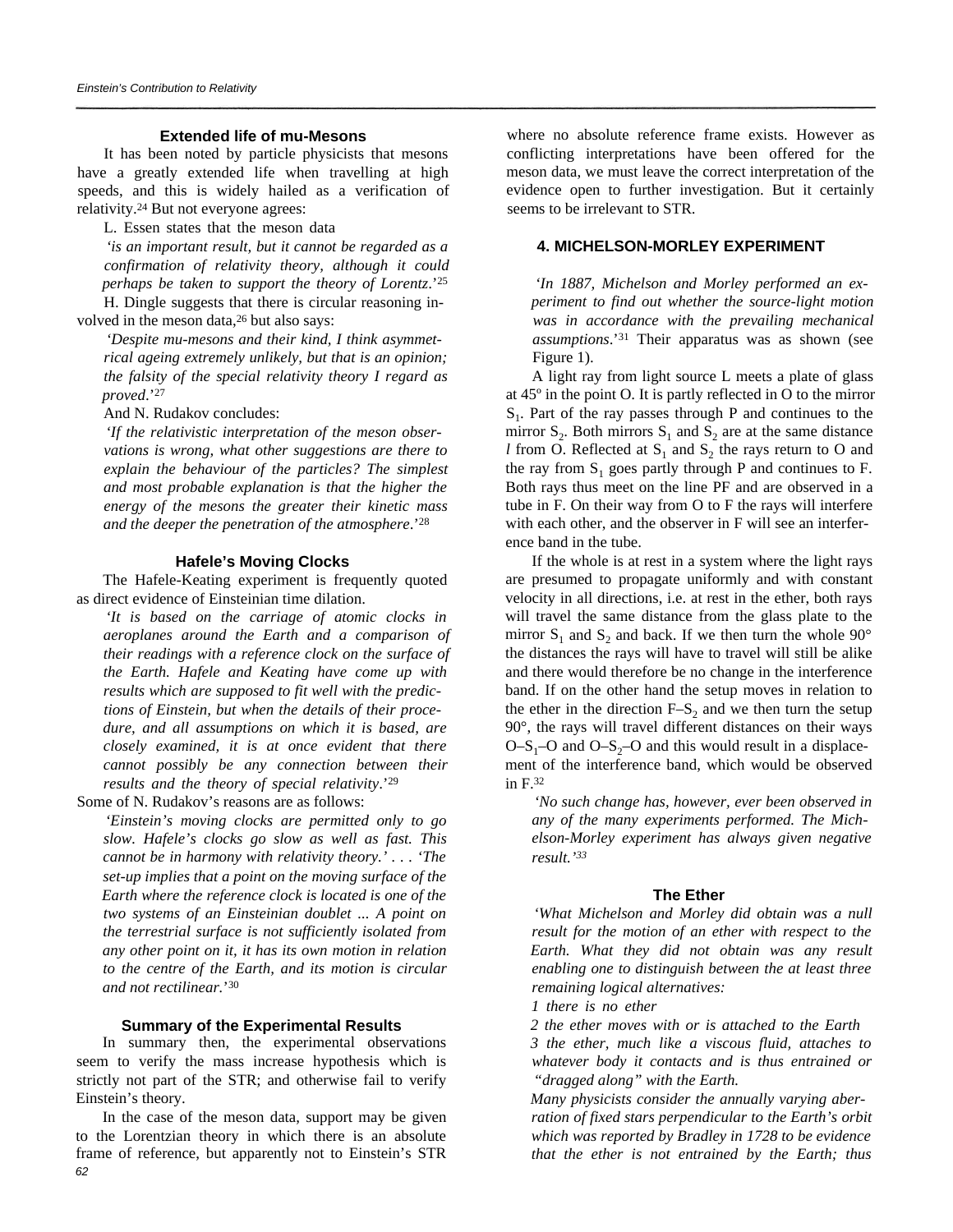

*Figure 1. The apparatus used by Michelson and Morley for their famous' experiment. (The symbols are explained in the text.)*

*eliminating alternative (3) but not necessarily (2) . . . What is rarely mentioned is why alternative (2) was rejected by most physicists: because it implies that the Earth has a very distinctive place within the cosmos. This latter notion is inseparably linked to the question of origins*.'<sup>34</sup>

One of our authorities makes this exact mistake:

*'Another explanation is given by the assumption that the experimental set-up is always resting in the ether. A turn of the set-up 90° would not have any influence. This is, however, very improbable, as it would mean that the ether would always follow the celestial movement of the earth.'*<sup>35</sup>

Today the idea of the ether has been rejected mainly because of Einstein's rejection of it. But as H. Dingle points out the matter is far from settled:

*'If the postulate of relativity is wrong, then there is a Lorentzian ether and asymmetrical ageing is possible*.'<sup>36</sup> We note in passing that H. Poincaré also accepted an ether,<sup>37</sup> and an absolute frame of reference,<sup>38</sup> although by Newton's law of relativity it is not possible to determine our velocity relative to this absolute reference frame.

Even de Broglie writing in **Physics Bulletin** in 1971 says:

*'Everything becomes clear if the idea that particles always have a position in space through time is brought back. The movement of the particle is assumed to be the superposition of a regular movement . . . and of a Brownian movement due to random energy exchanges which take place between the wave and a hidden medium, which acts as a subquantum thermostat.'*

And Aspden comments,

*'Now, if de Broglie has to appeal to a hidden medium which exchanges energy with matter, and this in 1971, is not there purpose in reviving the aether with real fervour?*' 39

#### **Lorentz's Explanation**

In 1904, Lorentz proposed a theory which would explain the null result of the Michelson-Morley experiment. He proposed that motion through the ether would

*'effect a shortening in the direction of motion in the proportion of 1 to*  $(1 - v^2/c^2)^{1/2}$  '40

as well as a slowing down of all rhythmical processes.<sup>41</sup> *'Fitzgerald-Lorentz theory suggested a body undergoes a contraction in the direction of its motion in*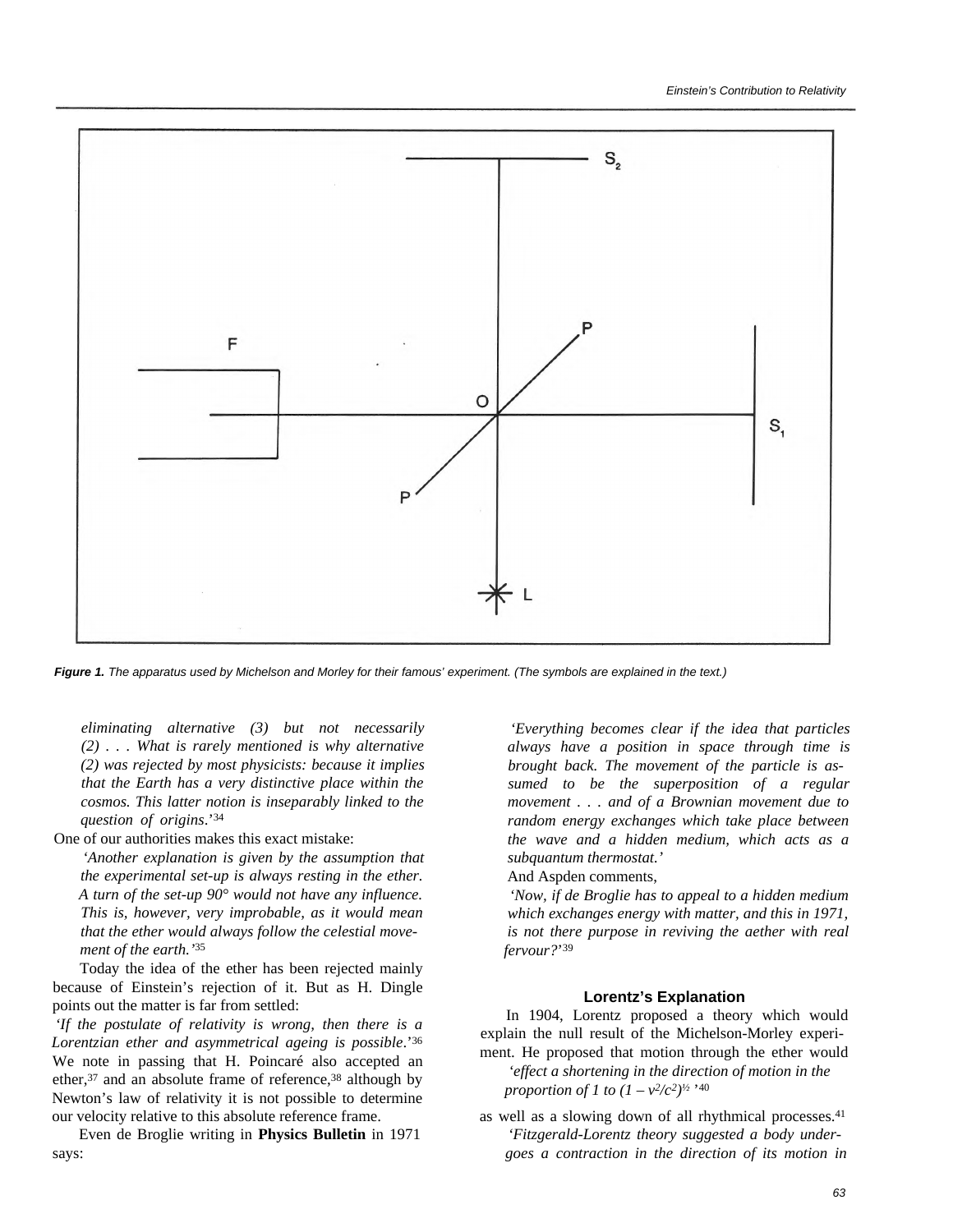*relation to the ether. But as Bergson and Broad have pointed out this necessarily implies also a "dilation of the second"*.'<sup>42</sup>

#### **Einstein's constant velocity postulate**

Einstein postulated in his 1905 paper on STR43 that the velocity of light will always be observed to be the same irrespective of the system of reference. And he considered that the Michelson-Morley result was confirmation of this postulate.

*'Von Laue is more direct. He declares*44 *that it has been established through the Michelson-Morley experiment . . . that the propagation of light in all Galilean systems is in all directions uniform. As this implies a contradiction* — *also admitted by Einstein* — *we find that the conclusion drawn from the Michelson-Morley experiment is that a contradiction is supposed to have been proved or made highly probable. To this I wish to declare categorically: It is appalling that it should be necessary to call attention to the indisputable and irrefutable fact that: No experiment in the world could ever prove or make "highly probable" the correctness and validity of a proposition which is in itself or directly implies a* *contradiction*.'<sup>45</sup>

H. Nordenson was not the first to point this out:

*'H. E. Ives was very critical of the theory of relativity and regarded the principle of the constancy of the velocity of light as a paradox*.'<sup>46</sup>

It was then necessary for Einstein to introduce new length and time concepts to try to remove this contradiction which he had introduced.

*'No explanation of the Michelson-Morley experiment has therefore been offered by the Theory of Relativity*.'<sup>47</sup>

That a contradiction is implied is evident as follows: If a light ray is supposed to travel with velocity c in two

systems K and K*'* moving relatively at velocity v, we imply

*'that at a certain moment it would be both in one point on the x-axis at the distance ct from O and also in a point on the x-axis at the same distance ct counted from O', which means that the ray should at a certain moment be in two points . . . This is a clear contradiction which must be eliminated*.'48 (See Figure 2.)

### In conclusion:

*'If we cannot offer an explanation free of contradictions and covering all the results attained by different*



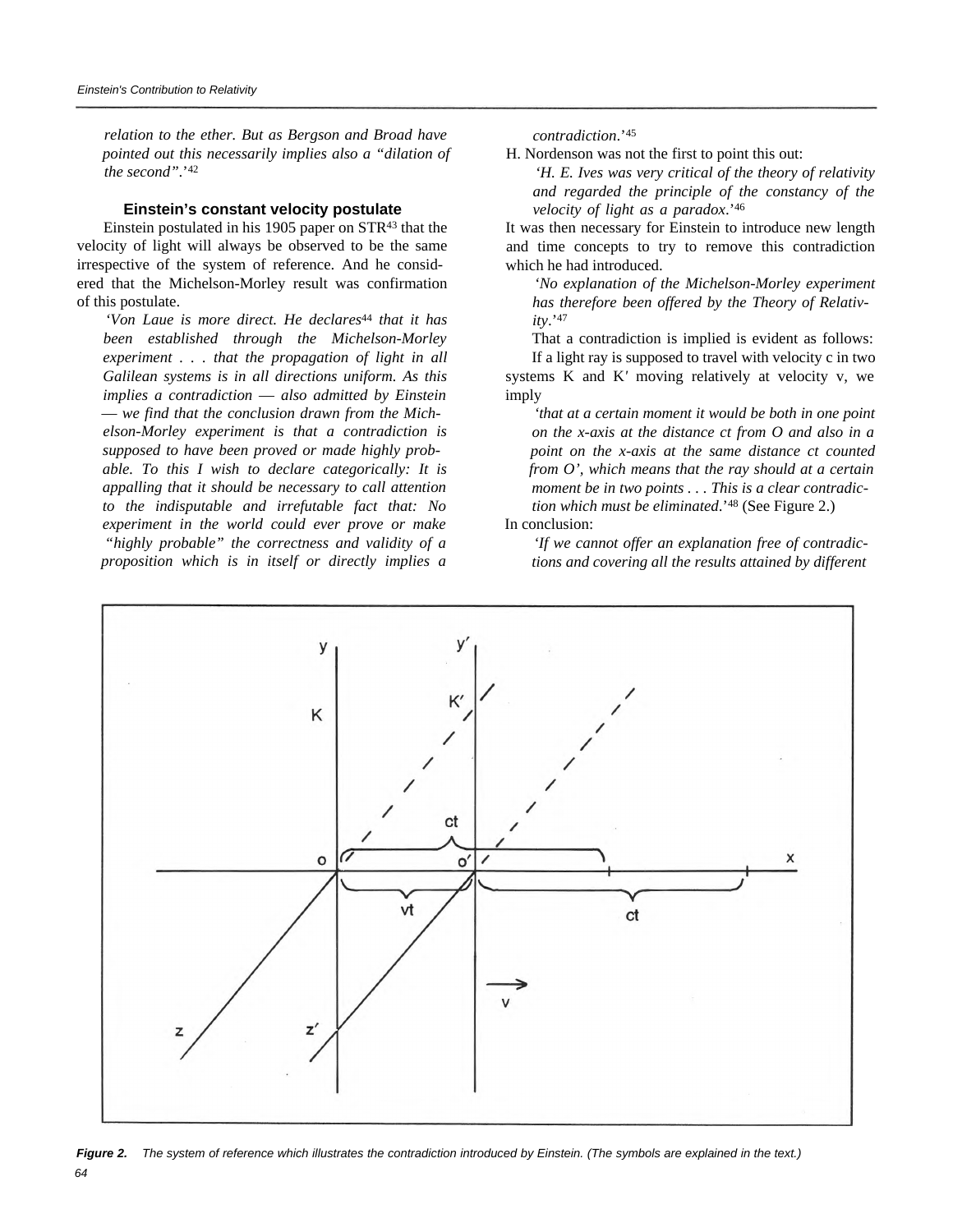*light-phenomena, we must confine ourselves to the humbler statement that our present knowledge of the nature of light is so incomplete that we have so far not been able to form a theory which covers all the facts hitherto observed*.'<sup>49</sup>

## **5. PSEUDO LOGIC**

In this section we question some of the reasoning used by Einstein (and others) in establishing Einstein's theories of relativity. Note that 1919 was a significant year. It was only then that Lorentz's theory of relativity gave way to Einstein's theory of relativity.<sup>50</sup>

#### **Einstein's rejection of simultaneity**

In his authoritative 1905 paper on STR, Einstein sets up conditions for simultaneity:<sup>51</sup>

 $t_B - t_A = t'_A - t_B$ 

He then proves that with moving reference frames it is impossible to achieve this condition.52 Instead he arrives at:

$$
t_B - t_A = \frac{r_{AB}}{(c-v)}
$$
 and  $t'_A - t_B = \frac{r_{AB}}{(c+v)}$ 

However Nordenson shows that Einstein has violated his own rules. By using formulae which Einstein presents later,53 he shows that the required condition of simultaneity can be met. He says

*'we come to results ... in full accordance with the classical* view.'<sup>54</sup>

### **Einstein's rejection of classical time**

*'According to the classical view the time of an event in a system K' in arbitrary motion in relation to a system K is identical with the time of the event as judged from the system K, considered at rest. This, which can be expressed by the transformation equation t'=t, is in fact the basis of all classical laws of physics and all our previously acquired results.'<sup>55</sup>*

*'The essential core of Newton's concept of time is the constant, uniform and imperturbable time-flow, a well founded and generally accepted assumption indispensable to physics. The rejection of this assumption is regarded as Einstein's greatest "achievement". Einstein formally endorses only the measurement of time, not time as such, and he postulates a synchronical time measurement sequence only within a system based on an inertial reference frame. Another system, also based on an inertial reference frame and in relative motion to the first, has, according to Einstein, a different time measurement sequence. There is no universal time*.'<sup>56</sup>

Eddington (one of Einstein's followers) has written: *'The whole foundation of the idea of world-wide* *instants was destroyed 250 years ago and it seems strange that it should still survive in current physics*.'<sup>57</sup>

H. Nordenson points out that Eddington's comments are incorrect: that instantaneous signals are not essential to the classical view of time; and so Einstein's ideas are not a natural consequence of Romer's speed of light results of 1675.<sup>58</sup>

*'It is very important to realise that Einstein mostly tacitly, but nevertheless quite definitely, denies the oneness and wholeness of the universe in the Newtonian sense*.'<sup>59</sup>

*'Einstein presupposes what should be properly called a "multi-verse", a universe with a split personality, and split in as many ways as one cares to imagine*.'<sup>60</sup>

Einstein's view of reality would therefore appear to be at odds with the biblical concept of a UNI-verse which reflects the unity of its Creator; and throughout which we suspect that universal time reigns:

*'Do we really live in a world of makebelief? Time is one of the most basic sense references we have for understanding our environment and as a basic reference its constancy ought really to be taken as "timeless". It is so fundamental*.'<sup>61</sup>

#### **Mathematical treatment of Space-Time**

*'It is to Minkowski that we owe the idea of "spacetime" as an objective reality* — *which is perhaps the chief agent in the transformation of the whole subject from the ground of intelligible physics into the heaven (or hell) of metaphysics, where it has become, instead of an object for intelligent inquiry, an idol to be blindly worshipped*.'<sup>62</sup>

H. Minkowski effected this transformation with one sentence:

*'Henceforth space by itself, and time by itself, are doomed to fade away into mere shadows, and only a kind of union of the two will preserve an independent reality*.'<sup>63</sup>

*'Two monumental theories were introduced in physics around 1900: Planck's quantum theory and Einstein's relativity theories. Now that sixty years have elapsed, we may compare their impacts on scientific thinking. Quantum theory is fundamental but constantly changing; its ideas are being subtly refined and readjusted almost every year to account for millions of new experimental results ... Relativity was built by Einstein into a most logical and rigid frame; special relativity was an enormous success, especially with the energy-mass relation. General relativity first seemed to be verified in three different types of experiments, of which two are seriously in doubt currently while the last one (red-shift) checks very well with the latest experiments but can be explained by a much simpler theory. So we have to raise the question: General relativity is a splendid*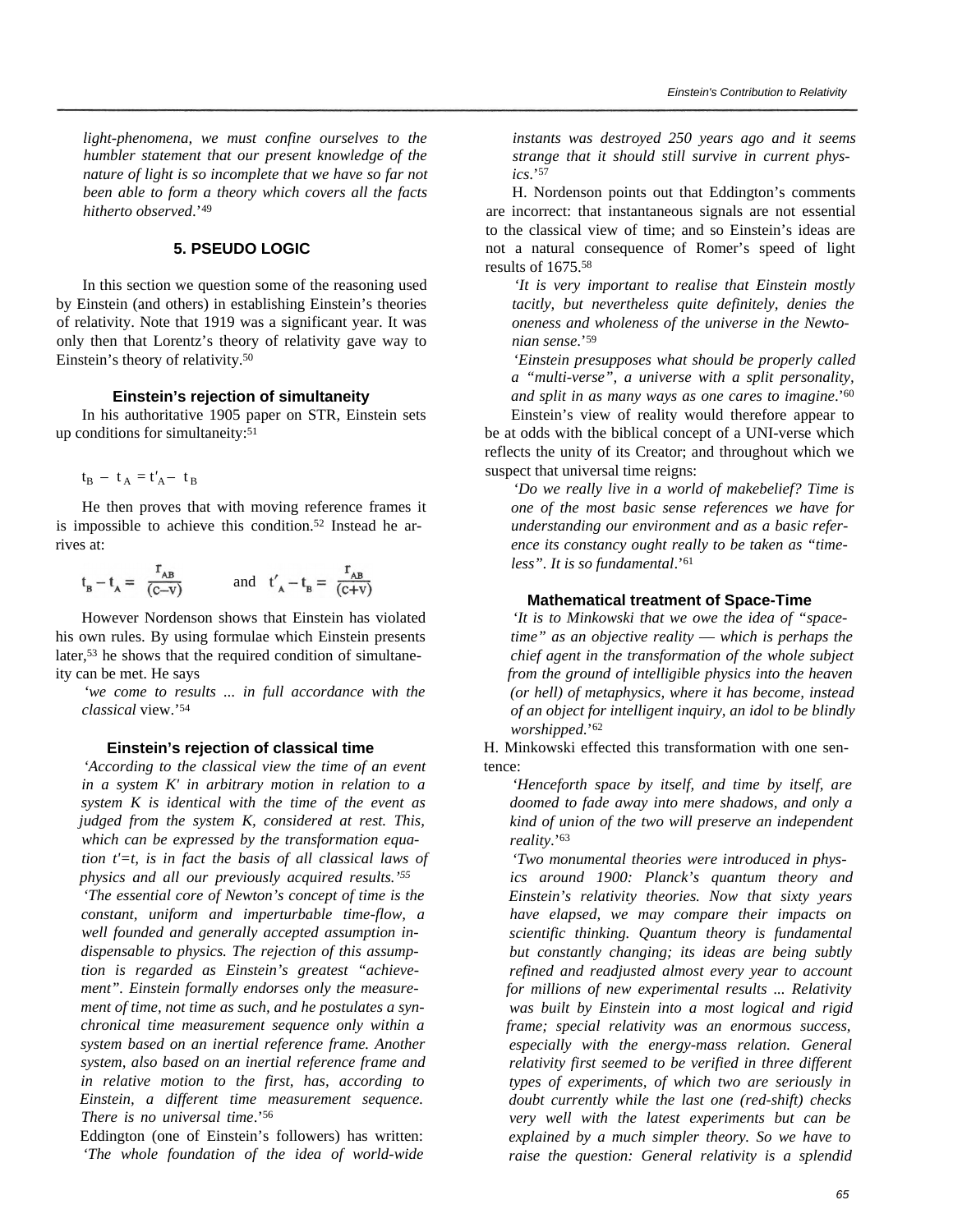*piece of mathematics, but what about its physical reality*?'<sup>64</sup>

The contrast L. Brillouin makes here between Planck's and Einstein's contributions to science seems to me to be very significant.

#### Aspden talks about

*'those scientists of our time who are happy with life as a matrix of mathematical equations in a void*.'<sup>65</sup>

*'As a conclusion: There is no experimental check to support the very heavy mathematical structure of Einstein. All we find is another heavy structure of purely mathematical extensions, complements, or modifications without any more experimental evidence. To put it candidly, science fiction about cosmology* — *very interesting but hypothetical. Altogether we have no proof of the need for a curved universe (space plus time) and the physical meaning of this theory is very confusing*.'<sup>66</sup>

## **Imaginary physical experiments**

*'Perhaps the strangest feature of all, and the most unfortunate to the development of science, is the use of the thought-experiment. The expression itself is a contradiction in terms, since an experiment is a search for new knowledge that cannot be confirmed, although it might be predicted, by a process of logical thought. A thought-experiment on the other hand cannot provide new knowledge*.'<sup>67</sup>

N. Rudakov points out:

*'The word "experiment" alone is able to lead people astray who are not aware that a thought experiment is really all thought and no experiment*.'<sup>68</sup>

#### **Einsteinian Fundamentals**

Einstein rejected classical space and time. But it seems he provided nothing in their place. The only certain thing in his view of the universe is the speed of light, but it is a derived unit (distance over time). So it is difficult to see what fundamentals exist in Einstein's universe.

*'Einstein so often* — *although surely unconsciously* — *half way through his reasoning neglects his own premises and their necessary consequences and falls back on classical modes of reasoning which he has rejected a moment before*.'<sup>69</sup>

*'However, nothing will be achieved by rejecting Newton because Einstein does not offer a complete, clear and consistent set of presuppositions*.'<sup>70</sup>

#### **6. CONCLUSION**

#### **The Two Postulates of Relativity.**

Einstein's Special Theory of Relativity was reasoned from two postulates:

1 The relativity postulate, and

2 The constant velocity (of light) postulate.<sup>71</sup>

Professor H. Dingle's reasoning concerning the clock paradox makes the relativity postulate appear very uncertain, and if the meson data is correct, this postulate has to be rejected. The fact that the constant velocity postulate implies a contradiction, as pointed out by Nordenson, means that it must certainly be rejected. Thus we find Einstein's Special Theory of Relativity completely unacceptable.

As we said at the outset, it seems that conclusions established before Einstein entered the field may be correct, but material added by Einstein and his followers is wrong, or highly questionable.

#### **Then What is Left?**

We believe Newton's absolutes of space and time should be taken as true, but a correction made to the value of a body's mass as a result of its velocity. If so, it means that all high-school physics holds because the required velocity corrections to mass are negligible, only becoming significant as the velocity becomes an appreciable fraction of c. As for the well known mass-energy equivalence formula, it is expected to be correct, not only because of the atomic bomb, but because it can be obtained from the mass increase formulation based on the Lorentz factor. This was the situation before 1905 when Einstein entered the field.

#### **Einstein's Brilliance**

Although we are critical here of Albert Einstein's contribution to Relativity, we in no way want to detract from his great intellectual ability, his capacity for creative thought, nor his contribution to science in other ways. He was awarded the Prize for Physics of the year 1921

'*for his merits in mathematical physics, especially for his discovery of the law of photo-electric effect'*

(but not for his theory of Relativity, as many people believe). Even if we omit his work on relativity,

*'he will stand out as one of the great scientists of our time*.'<sup>72</sup>

Among his other work, he contributed to quantum mechanics; and he did work on the Brownian movement, on thermodynamical properties of a system of particles with symmetrical wave functions (known as Einstein-Bose statistics).<sup>73</sup>

In fact, we should try to find some explanation of how such a brilliant man could be so wrong with his total view of the physical universe. It is at least possible that he deliberately set out to reject the classical time concept: Einstein's closest friend of his young days in Zurich was Michele Besso. In a last letter to Besso's sister and son, Einstein wrote:

*'Michele has left this strange world just before me*. *This is of no importance. For us convinced physicists the distinction between past, present and future is an illusion, although a persistent one*.'<sup>74</sup>

Is it true that time is an illusion? No! It is just as real as all the rest of this creation. Perhaps Einstein thought he could design his own time concept to suit himself.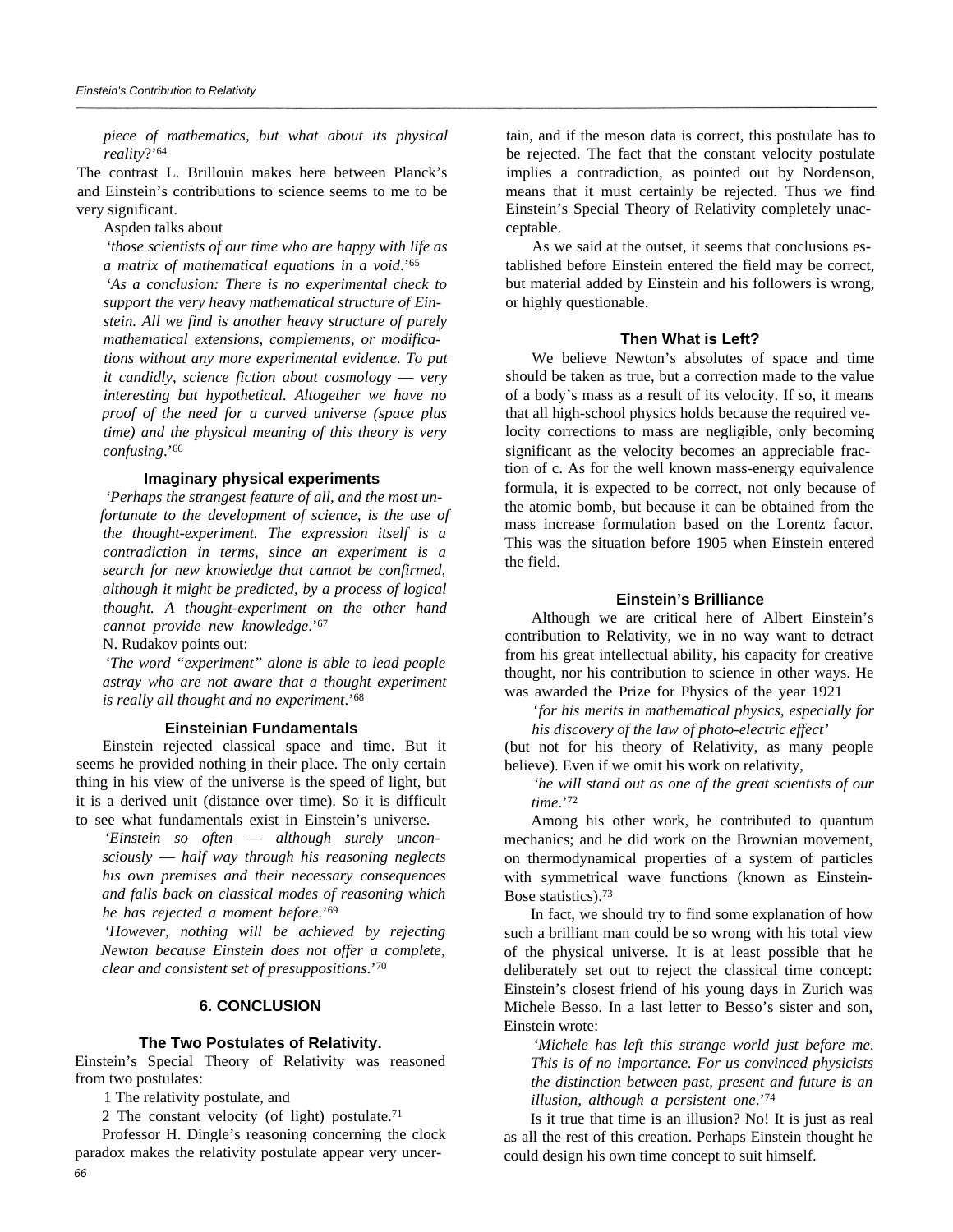| Lyell<br>— Geology<br>$-1833$           | According to the Bible, the fossils and the geological strata testify to the world-wide,<br>Earth-changing flood in the days of Noah, as described in Genesis chapters $6 - 8$ (2 Peter<br>3:5). Sir Charles Lyell proposed an alternative explanation in his book, 'Principles of<br>Geology being an attempt to explain the former changes in the Earth's surface by<br>reference to causes now in action'. |
|-----------------------------------------|---------------------------------------------------------------------------------------------------------------------------------------------------------------------------------------------------------------------------------------------------------------------------------------------------------------------------------------------------------------------------------------------------------------|
| <b>Darwin</b><br>— Biology<br>$-1859$   | The Bible is insistent that living things reproduce <i>'Each according to its kind'</i> (Genesis<br>1:11 etc.). Charles Darwin proposed an alternative view that they can undergo unlimited<br>change, as they reproduce over many generations.                                                                                                                                                               |
| Cantor<br>— Maths<br>$-1895$            | For hundreds of years it had been considered that the justification for mathematics lay in<br>the fact that God had created Man to exercise dominion over the creation (Genesis 1:26<br>and Psalm 8:6). Georg Cantor attempted to establish another basis for mathematics (see<br>article in Ex Nihilo Technical Journal, vol. 3).                                                                            |
| <b>Einstein</b><br>— Physics<br>$-1905$ | The Bible implies that TIME is a part of God's creation (Genesis 1:1) which flows uniformly<br>and irreversibly towards the conclusion of history; and that each person, at the time he<br>departs this life will face a judgment (Hebrews 9:27). We suggest that Albert Einstein tried<br>to replace this with a more comfortable time concept.                                                              |

*Table 1. Comparison of the influences of various scientists, influences which have resulted in people finding excuses to reject the Bible, and the God of the Bible.*

## **Relevance to Creation/Evolution**

N. Rudakov points out a relationship, although he is not a creationist:

*'Relativity cannot be considered neutral in relation to religion and ethics. Once science was the handmaiden of theology, to-day the position is reversed . . . Where science and theology meet or overlap the scientists retain the upper hand, even when they are clearly departing from scientific methods and engage in subjective speculation and authoritarianism . . . The relativising effect of the theory on religion and ethics was recognised by some church leaders already in the 1920's . . . Cardinal O'Connell of Boston told a group of Catholics in 1929 that relativity theory "cloaked the ghastly apparition of atheism" and produced "universal doubt about God and his creation*".'<sup>75</sup>

H. Dingle too, makes mention of revelation as a basis for Relativity:

'. . . *anyone who took [the criticism of relativity contained in this book] seriously would make himself ridiculous. I have met none willing to face that indignity merely because he cannot find fault in what he knows by supernatural revelation (though he would not call it such, yet would be at a loss to find an alternative name for its source) must nevertheless be faulty*.'<sup>76</sup>

This is rather a convoluted statement, but he is saying that many people today 'know' that Relativity is right without having any rational basis for that certainty. The only explanation he can find is that it comes from a 'religious' conviction.

Y. P. Terletskii77 seems to revel in the contradictions of relativity and has gone further than most others in exploring the implications of Einstein's theories. He questions the principle of causality, and considers the possibility of transmissions faster than c. He claims this as a source of negentropy, and so it ties in with the creationevolution question.

The basic matter is perhaps this: Charles Darwin, as we know, had a major influence in tinning people's thinking away from biblical absolutes, in the subject of biology; which has resulted in people finding an excuse to reject the Bible, and the God of the Bible. But other people have had rather similar influence (albeit to a lesser extent) in other fields (see Table 1).

In every case, the biblical truths which have been challenged are found in the book of Genesis.

To be sure, mathematics and physics have not been affected to the same extent that geology and biology have. There, the beginning student even, is confronted with overwhelming anti-biblical concepts. Mathematics and physics, however, only touch on the ideas of Cantor and Einstein respectively, when the student reaches an advanced level. Nevertheless, the Christian student would do well to be warned of the religious nature of the biases which Einstein and Cantor have contributed to their disciplines.

## **Further Work**

There is a wealth of material, in addition to what we have summarised here, in the books by: Dingle, Nordenson and Rudakov.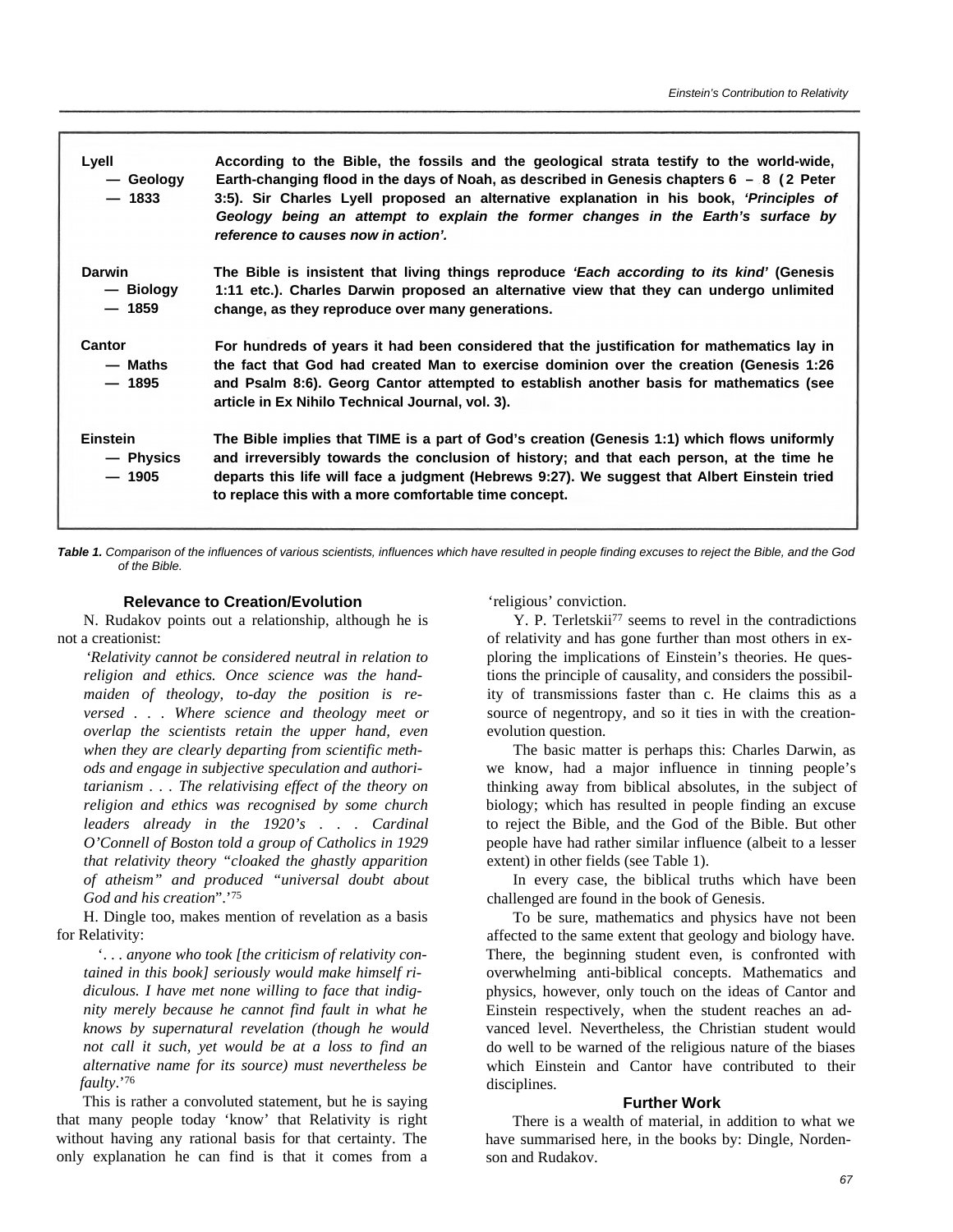It would seem that physicists have to discard the erroneous concepts that have been generally believed since early this century, and reconsider the ideas that were being discussed at that time. **Progress in physics may, indeed, require the physicist to backtrack in his ideas.**<sup>78</sup> Einstein has merely served to confuse the picture, so there are many questions left unanswered:

- Is asymmetrical time dilation a real phenomenon?
- Can it be proved that  $E = mc^2$  etc.?
- Is there some more basic principle from which it can be shown that mass is essentially a manifestation of energy in motion?
- Is Aspden right in his attempt to **explain mass as a property of electric charge in motion through space**? 79
- Does an ether exist? If so, is it flexible and turbulent as envisaged by Aspden, or rigid as envisaged by Lorentz?<sup>80</sup>

#### **REFERENCES**

- 1. Nordenson, H., 1969. Relativity, Time and Reality, George Allen & Unwin Ltd, pp. 133–194.
- 2. Nordenson, Ref. 1, p. 15.
- 3. Dingle, H., 1972. Science at the Crossroads, Martin Brisbane & O'Keefe Ltd, p. 230.
- 4. Essen, L., 1971. The Special Theory of Relativity, A Critical Analysis, Clarendon Press, Oxford, p. 16.
- 5. Brillouin, L., 1970. Relativity Re-examined, Academic Press Inc., Library of Congress Catalog Card Number: 74-107560, pp. 71–72.
- 6. Essen, Ref. 4, p. 13.
- 7. Rudakov, N, 1981. Fiction Stranger Than Truth (in the metaphysical labyrinth of relativity). Published by the author, PO Box 723, Geelong, Vic. 3220, p. 151.
- 8. Dingle, Ref. 3, p. 92.
- 9. Rudakov, Ref. 7, p. 159.
- 10. Dingle, Ref. 3, pp. 105–106.
- 11. Dingle, Ref. 3, p. 15.
- 12. Bowden, M., 1986. The suspect 'proof' of relativity. EN Tech. J., 2:157–167.
- 13. Rudakov, Ref. 7, p. 161.
- 14. Einstein, A., 1905. On the Electrodynamics of Moving Bodies (Zur Elektrodynamik bewegter Körper). Translated by Perrett & Jeffrey in The Principle of Relativity, published by Dover Publications Inc., 1923, p. 63.
- 15. Rudakov, Ref. 7, p. 161.
- 16. Nordenson, Ref. 1, p. 126.
- 17. Rudakov, Ref. 7, p. 171.
- 18. Brillouin, Ref. 5, p. 54.
- 19. Brillouin, Ref. 5, p. 99.
- 20. Brillouin, Ref. 5, p. 54.
- 21. Brillouin, Ref. 5, p. 98.
- 22. Brillouin, Ref. 5, p. 33.
- 23. Brillouin, Ref. 5, p. 55.
- 24. Frisch D. H. and Smith, J. H., 1963. Measurement of the relativistic time-dilation using mu-mesons. American Journal of Physics, 31:342.
- 25. Essen, Ref. 4, p. 22.
- 26. Dingle, Ref. 3, p. 34.
- 27. Dingle, Ref. 3, p. 12.
- 28. Rudakov, Ref. 7, p. 147.
- 29. Rudakov, Ref. 7, p. 148.
- 30. Rudakov, Ref. 7, p. 149.
- 31. Rudakov, Ref. 7, p. 62.
- 32. Explanation taken mainly from Nordenson, Ref. 1, pp. 96–97.
- 33. Nordenson, Ref. 1, p. 98.
- 34. Benton, D. J., 1988. The Special Theory of Relativity: Its assumptions and implications. Creation Research Society Quarterly, 25:88–90.
- 35. Nordenson, Ref. 1, p. 101.
- 36. Dingle, Ref. 3, p. 191.
- 37. Poincaré, H., 1952. Science and Hypothesis, Dover Publications Inc. (Republished from original English translation, 1905), p. 116. 38. Poincare, Ref. 37, p. 114.
- 
- 39. Aspden, H., 1972. Modern Aether Science, Sabberton Publications, p. 72.
- 40. Lorentz, H. A., 1923. Michelson's interference experiment. In: The Principle of Relativity, Dover Publications Inc., p. 7.
- 41. Dingle, Ref. 3, p. 164.
- 42. Nordenson, Ref. 1, p. 100.
- 43. Einstein, Ref. 14, p. 41.
- 44. Von Laue, M., 1919. Dle Relativitätstheorie (Die Wissenschaft, 38), Vieweg & Sohn, Brauschweig Berlin, p. 49.
- 45. Nordenson, Ref. 3, pp. 99–100.
- 46. Essen, Ref. 4, p. 22.
- 47. Nordenson, Ref. 1, p. 100.
- 48. Nordenson, Ref. 1, p. 24.
- 49. Nordenson, Ref. 1, p. 101.
- 50. Dingle, Ref. 3, p. 167.
- 51. Einstein, Ref. 14, p. 40.
- 52. Einstein, Ref. 14, p. 42.
- 53. Einstein, Ref. 14, p. 51.
- 54. Nordenson, Ref. 1, p. 55.
- 55. Nordenson, Ref. 1, p. 28.
- 56. Rudakov, Ref. 7, p. 31.
- 57. Eddington, A. S., 1957. The Mathematical Theory of Relativity, Cambridge University Press, (First edition 1923), p. 24.
- 58. Nordenson, Ref. 1, pp. 31–32.
- 59. Rudakov, Ref. 7, p. 27.
- 60. Rudakov, Ref. 7, p. 28.
- 61. Aspden, Ref. 39, p. 31.
- 62. Dingle, Ref. 3, p. 169.
- 63. Minkowski, H., 1923. Space and time. In: The Principle of Relativity, Dover Publications Inc., p. 75.
- 64. Brillouin, Ref. 5, p. 53.
- 65. Aspden, Ref. 39, p. 131.
- 66. Brillouin, Ref. 5, p. 55.
- 67. Essen, Ref. 4, p. 2.
- 68. Rudakov, Ref. 7, p. 74.
- 69. Nordenson, Ref. 1, p. 55. 70. Rudakov, Ref. 7, p. 32.
- 71. Einstein, Ref. 14, p. 41.
- 72. Nordenson, Ref. 1, p. 214.
- 73. Pauli, W., 1969. In: Albert Einstein, Philosopher-Scientist, Library of Living Philosophers, Cambridge University Press, p. 157.
- 74. Prigogine, I. and Stengers, I., 1984. Order Out of Chaos, Bantam Books, p. 294.
- 75. Rudakov, Ref. 7, pp. 4–5.
- 76. Dingle, Ref. 3, p. 222.
- 77. Terletskii, Y. P., 1968. Paradoxes in the Theory of Relativity, Plenum, New York, pp. 76–77.
- 78. Aspden, Ref. 39, p. 72.
- 79. Aspden, Ref. 39, p. 110.
- 80. Dingle, Ref. 3, p. 191.

#### **BIBLIOGRAPHY**

- Bergson, H., 1922. Durée et Simultanéité, Bibliothèque de philosophie contemporaine, Paris.
- Broad, C. D., April 1920. Hibbert Journal, London.
- Chazy J., 1930. Théorie de Relativité et Mécanique Céleste, 2 volumes, Gauthier-Villars, Paris.
- de Broglie, L., 1971. Waves and particles. Physics Bulletin, 22:147.